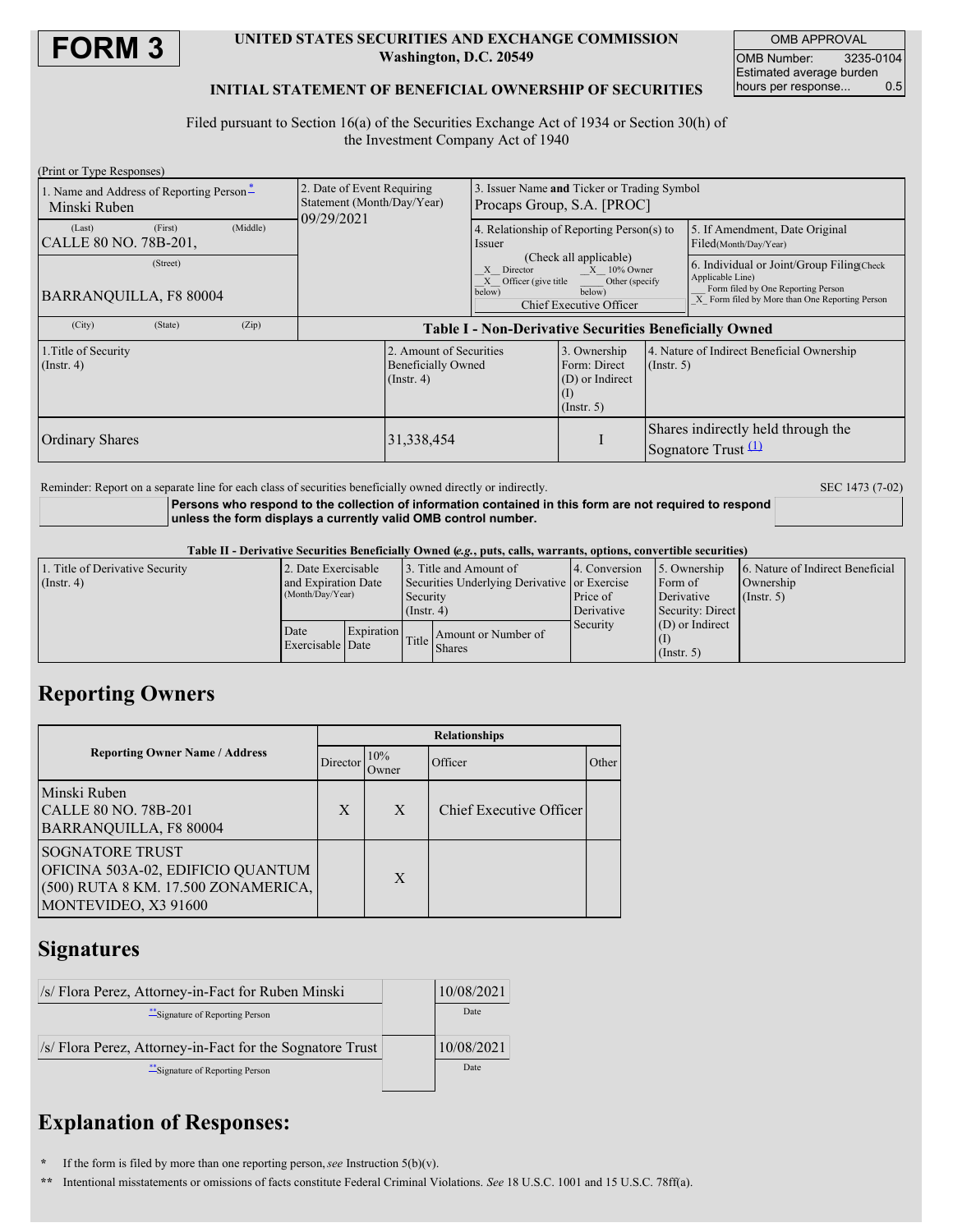**( 1)** 4,875,868 Ordinary Shares held in escrow subject to release pursuant to the terms of that certain Transaction Support Agreement, dated as of March 31, 2021 by and Represents shares held by the Sognatore Trust, which holds shares for Bricol International Corp., a company wholly owned by Mr. Ruben Minski, as beneficiary. Includes between Crynssen Pharma Group Limited, Procaps Group, S.A., Union Acquisition Corp. II and those other persons and entities signatories thereto.

## **Remarks:**

See Exhibit 24.1 - Power of Attorney by Ruben Minski See Exhibit 24.2 - Power of Attorney by the Sognatore Trust

Note: File three copies of this Form, one of which must be manually signed. If space is insufficient, *See* Instruction 6 for procedure.

Potential persons who are to respond to the collection of information contained in this form are not required to respond unless the form displays a currently valid OMB number.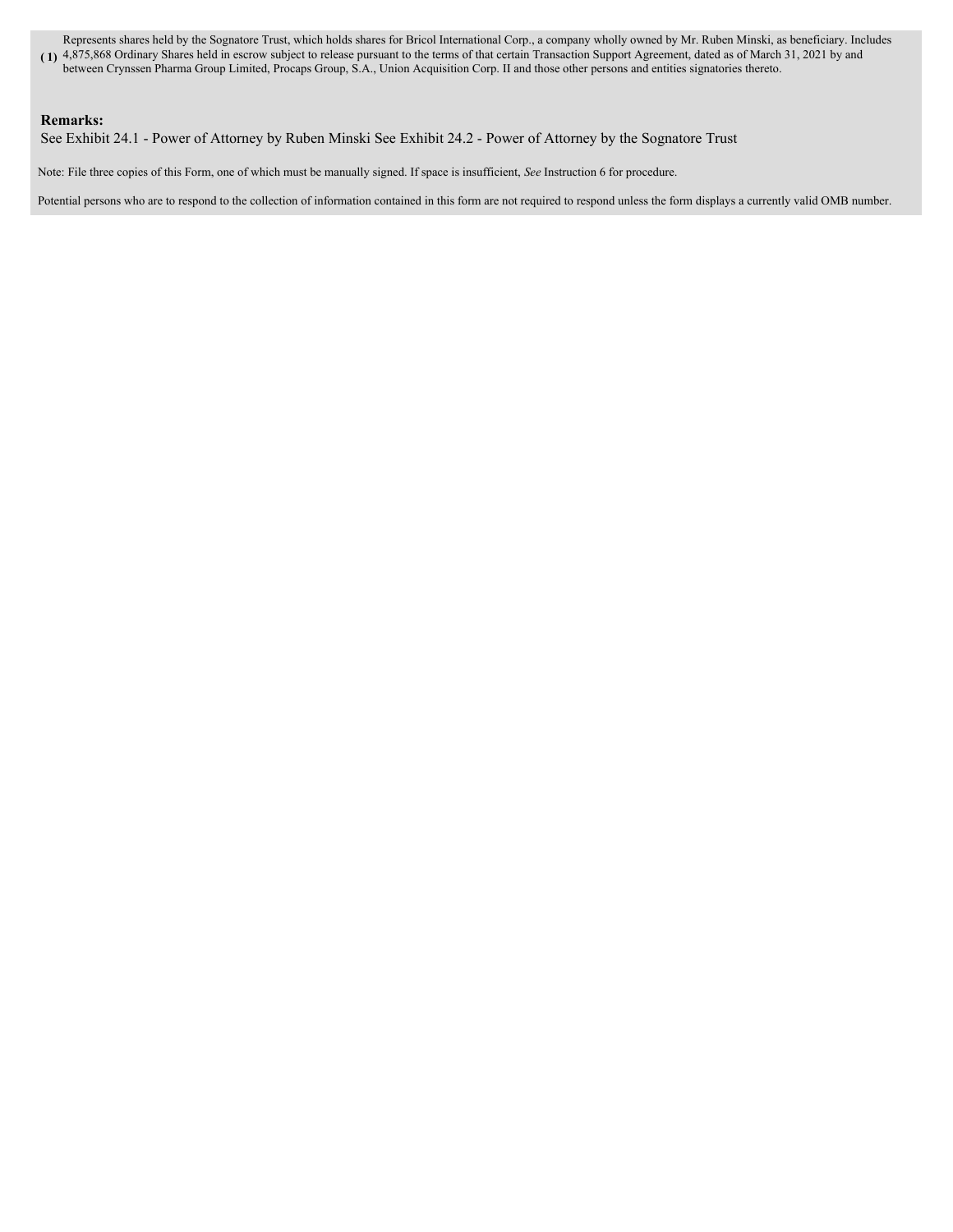### **POWER OF ATTORNEY**

**KNOW ALL BY THESE PRESENTS**, that the undersigned hereby constitutes and appoints each and any of Alan I. Annex, Flora Perez, Antonio Peña, Arnaldo C. Rego Jr., and Valentín I. Arenas, its true and lawful attorney-in-fact and agent, with full power of substitution and re-substitution, for it and in its name, place and stead, in any and all capacities (until revoked in writing) to:

- 1. Sign any and all instruments, certificates and documents appropriate or required to be executed on behalf of the undersigned pursuant to Sections 13 and 16 of the Securities Exchange Act of 1934, as amended (the "Exchange Act"), and any and all regulations promulgated thereunder (including, without limitation, any Joint Filing Agreement with respect thereto), and to file the same, with all exhibits thereto, and any other documents in connection therewith, with the Securities and Exchange Commission (the "SEC"), and with any other entity when and if such is mandated by the Exchange Act or by the Bylaws of the Financial Industry Regulatory Authority;
- 2. prepare, execute, acknowledge, deliver and file a Form ID (including any amendments or authentications thereto) with respect to obtaining EDGAR codes, with the SEC;
- 3. seek or obtain, as the representative of the undersigned and on behalf of the undersigned, information on transactions in the securities of Union Acquisition Corp. II, from any third party, including brokers, employee benefit plan administrators and trustees, and the undersigned hereby authorizes any such person to release any such information to such attorneys-in-fact and the undersigned approves and ratifies any such release of information; and
- 4. perform any and all other acts which in the discretion of such attorneys-in-fact are necessary or desirable for and on behalf of the undersigned in connection with the foregoing.

The undersigned acknowledges that:

- 1. this Power of Attorney authorizes, but does not require, such attorneys-in-fact to act in their discretion on information provided to such attorneys-in-fact without independent verification of such information;
- 2. any documents prepared and/or executed by such attorneys-in-fact on behalf of any of the undersigned pursuant to this Power of Attorney will be in such form and will contain such information and disclosure as such attorney-in-fact, in his or her discretion, deems necessary or desirable;
- 3. neither Union Acquisition Corp. II nor such attorneys-in-fact assumes (a) any liability for responsibility to comply with the requirements of the Exchange Act for any of the undersigned, (b) any liability for any failure to comply with such requirements for any of the undersigned, or (c) any obligation or liability for profit disgorgement under Section 16(b) of the Exchange Act for any of the undersigned; and
- 4. this Power of Attorney does not relieve any of the undersigned from responsibility for compliance with the undersigned's obligations under the Exchange Act, including without limitation the reporting requirements under Sections 13 and 16 of the Exchange Act.

The undersigned hereby gives and grants the foregoing attorneys-in-fact full power and authority to do and perform all and every act and thing whatsoever requisite, necessary or appropriate to be done in and about the foregoing matters as fully to all intents and purposes as the undersigned might or could do if present, with full power of substitution and revocation, hereby ratifying all that such attorney-in-fact, or such attorney-in-fact's substitute or substitutes, of, for and on behalf of the undersigned, shall lawfully do or cause to be done by virtue of this Power of Attorney. This Power of Attorney shall remain in full force and effect until revoked by the undersigned in a signed writing delivered to such attorneys-in-fact.

[*Signature Page Follows*]

**IN WITNESS WHEREOF**, the undersigned has caused this Power of Attorney to be executed on September 9, 2021.

/s/ Ruben Minski RUBEN MINSKI

[Signature Page to Power of Attorney]